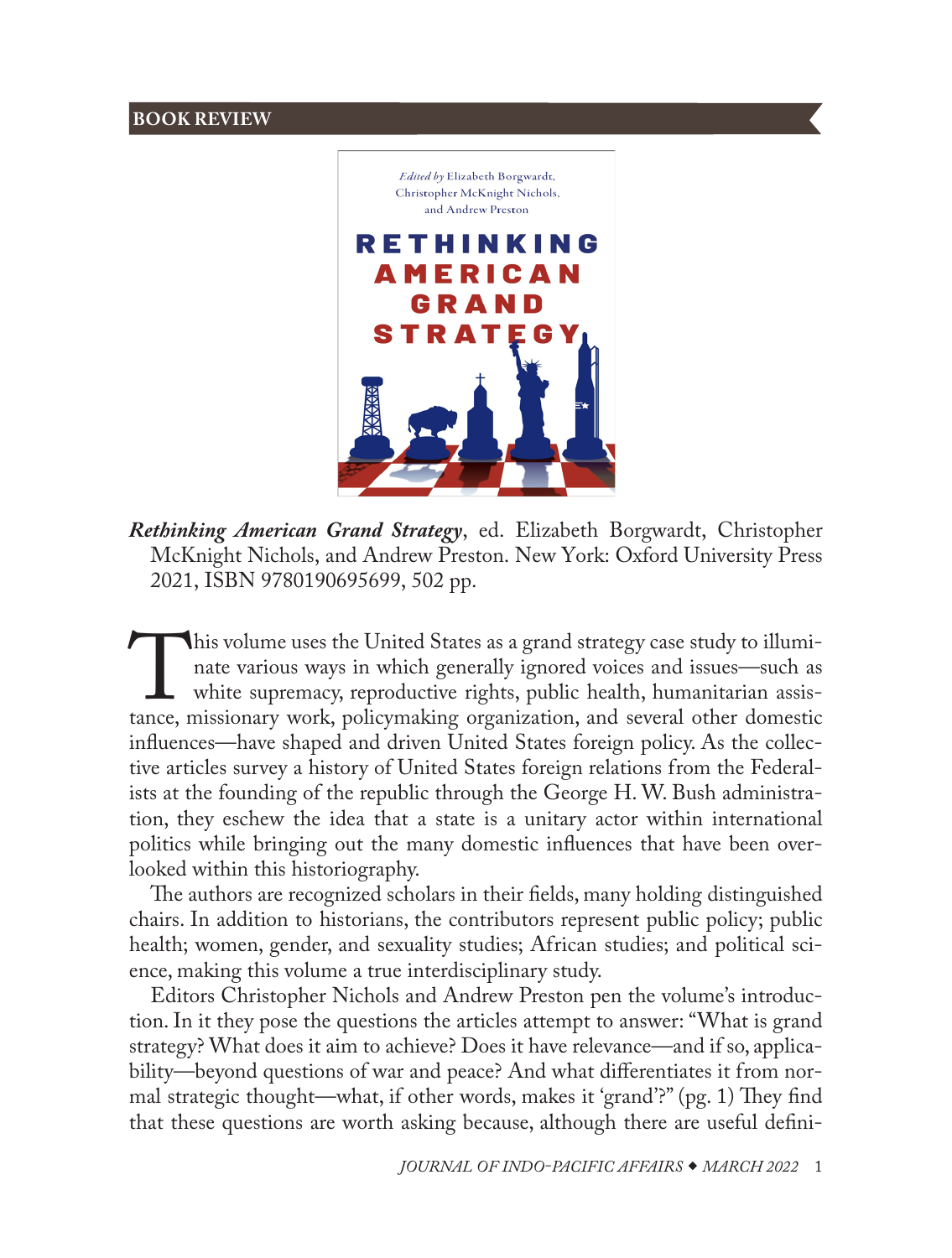tions of grand strategy, there are also criticisms of the field, and the term itself, as too narrowly focused on states' behaviors with respect to issues of war and the following peace. While issues of war and subsequent peace are obviously still important, contemporary world politics must deal with a broader array of issues including race, gender, the environment, public health, and a host of other social and cultural tensions. Hence grand strategy "should examine the bases of security and policy as broadly as possible." (pg. 2) The editors use the adjective "capacious" to describe their approach to grand strategy—and, as if it were part of a side bet, the majority of the authors also worked this term into their articles.

The book's final essay, "American Grand Strategy: How Grand Has It Been? How Much Does It Matter?," written by Fredrik Logevall, concludes that historical thinking has much to offer by showing how policymakers confronted difficult problems and sought to overcome them. In support of this idea, he quotes historian Marc Trachtenberg stating, "certain principles emerge: one reaches conclusions about what would have been better in particular situations, and these conclusions are bound to have certain points in common. Those principles then define a general framework for dealing with new problems." (pg. 456) The book taken as a whole, however, falls short of offering any general frameworks. The authors provided their own answers to the introduction's questions. What Logevall contends is that grand strategy is not all that grand. It can help shape a national response to emergent existential threats, but it can also lead to narratives that distort and constrict responses to particular events. Most of the time, the United States has not faced an all-consuming challenge, so grand strategy was unnecessary, may not have done much at all, and in fact may be harmful.

William Inboden's contribution, "Implementing Grand Strategy: The Nixon-Kissinger Revolution at the National Security Council," also makes salient a decision that the authors had to make as they wrote: Should scholars, historians in particular, confine themselves to employing grand strategy as a heuristic frame to help us understand the past actions of leaders and nations in the realm of statecraft? Or might they also employ grand strategy as a framework to help translate historical insights into possible use by policymakers today? Andrew Preston echoes the latter sentiment in his excellent article on Edward Meade Earle, editor of *Makers of Modern Strategy: From Machiavelli to Hitler*, the best-known book in the genre*.* Earle was not simply writing for "fellow academics but also to policymakers and other influential Americans," (p. 240) whom he hoped to educate so that they might make better decisions with respect to national strategy and security. Earle's primary influence came about though not from scholarly writings but through the seminars on foreign policy, security, and strategy that he ran at Princeton University's Institute for Advanced Study between 1939 and 1943. As gov-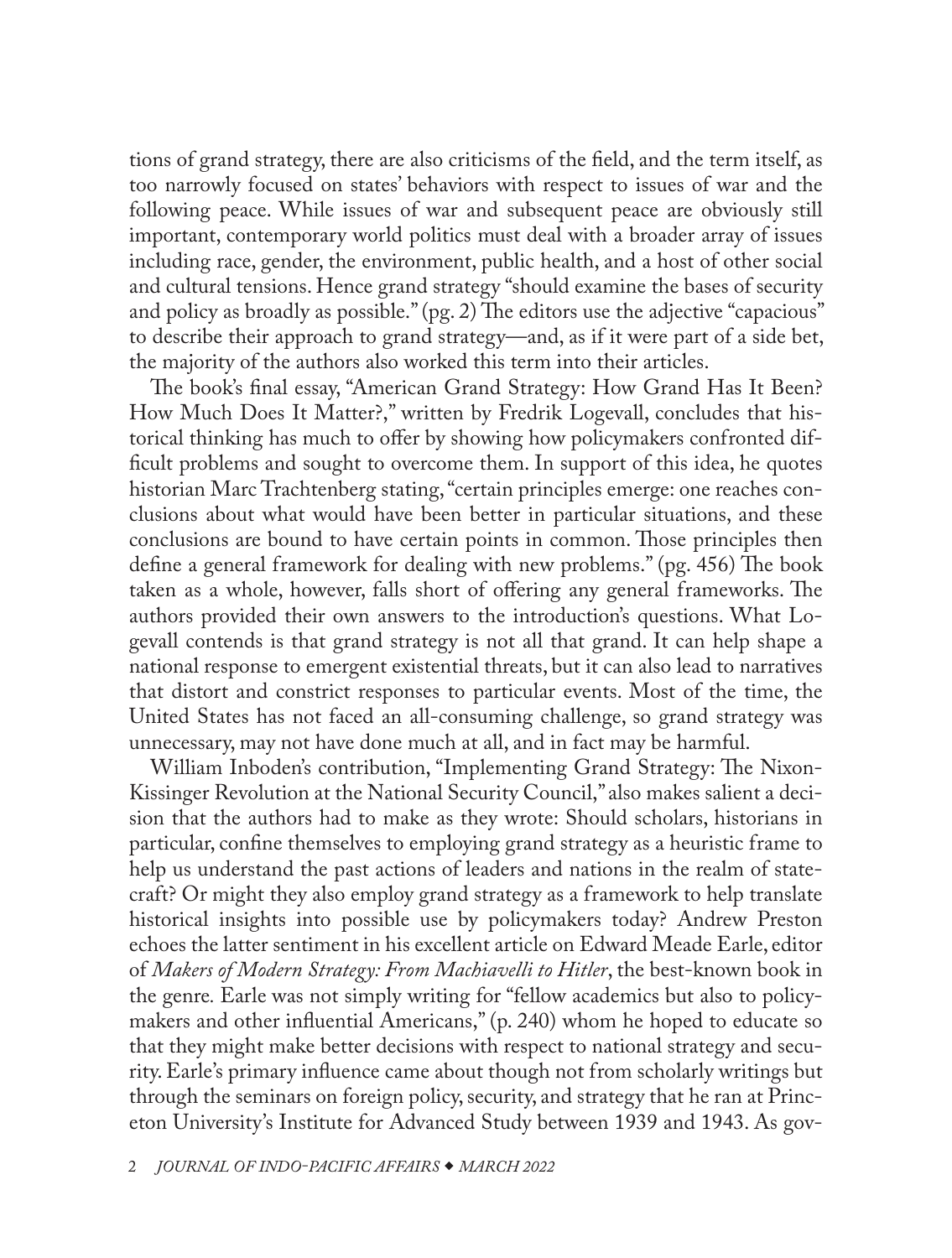ernment rapidly expanded to deal with the war effort, many seminar participants joined the government bringing with them ideas generated within the seminar experience.

Also advocating the latter approach in the article "The Unbearable Whiteness of Grand Strategy," Adriane Lentz-Smith wrestles with America's racism. Using the experiences of Carl Rowan, at one time the highest ranking African-American in the US government as Undersecretary of State and Ambassador to Finland as a case study, she argues that in his experience, South Asia views America as incurably addicted to racism and this perception is further fueled by communist propaganda so that it damages America's standing and posture in the world. Her recommendation is that racism must be cured domestically before America can hope to eliminate the perception and begin to have the influence in the world that it seeks.

In "Disastrous Grand Strategy: US Humanitarian Assistance and Global Natural Catastrophe," Julia F. Irwin critiques disaster relief aid supplied by America post World War II and how the United States attempted to use the assistance to improve its international reputation. Nevertheless, she still made the volume's one policy recommendation in that if policymakers anticipate increased global vulnerability due to population growth, rise of mega-cities, and climate change then America's mechanisms for providing foreign disaster relief must improve – but this recommendation is made without the presentation of any specific actions that America should undertake.

In the volume's other articles, the authors have elected to treat grand strategy solely as a heuristic frame. Many of the articles refer to what voices and policies influenced strategy and, in answering the questions posed in the introduction, focus on defining grand strategy and who does it. When the authors address their readers, they repeatedly refer to scholars, academics, and historians. While there are some glimpses of an agenda to influence the thinking of current and future policymakers as was done by Edward Mead Earle in *Makers of Modern Strategy*, this book is ultimately not about how to create grand strategy, or what it ought to be in the complex global environment policymakers find themselves in today. It is, strictly speaking, a rethinking of how academics should treat the topic as they write about the history of US foreign policy. Historians specializing in US foreign relations and their graduate students are the intended readers and will find the volume rewarding. Given the focus of the *Journal of Indo-Pacific Affairs,* few of its readers will find this collections of essays worthwhile—they are simply not the intended audience.